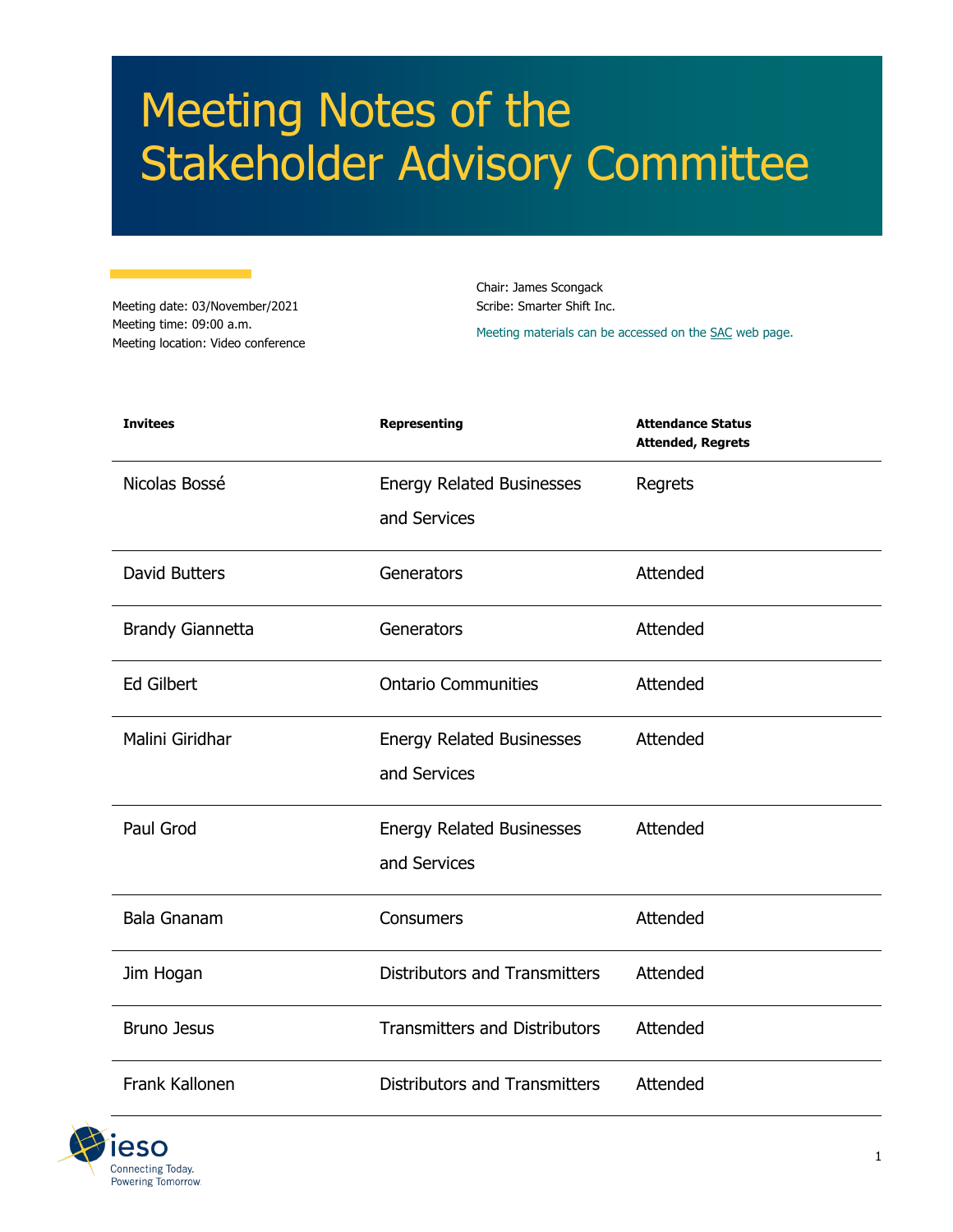| <b>Invitees</b>                           | <b>Representing</b>                              | <b>Attendance Status</b><br><b>Attended, Regrets</b> |
|-------------------------------------------|--------------------------------------------------|------------------------------------------------------|
| Amanda Klein                              | <b>Distributors and Transmitters</b>             | Attended                                             |
| Tonja Leach                               | <b>Ontario Communities</b>                       | Attended                                             |
| Paul Norris                               | Generators                                       | Attended                                             |
| Mark Passi                                | Generators                                       | Attended                                             |
| James Scongack                            | Generators                                       | Attended                                             |
| Annette Verschuren                        | <b>Energy Related Businesses</b><br>and Services | Attended                                             |
| Agnieszka Wloch                           | Consumers                                        | Attended                                             |
| <b>IESO Presenters</b>                    |                                                  |                                                      |
| Dave Devereaux                            |                                                  |                                                      |
| Barbara Ellard                            |                                                  |                                                      |
| <b>Chuck Farmer</b>                       |                                                  |                                                      |
| Michael Lyle                              |                                                  |                                                      |
| Carla Nell                                |                                                  |                                                      |
| <b>Guest</b>                              |                                                  |                                                      |
| Todd Smith, Ontario Minister of<br>Energy |                                                  |                                                      |

# Agenda Item 1. Welcome Remarks

Jason Grbavac invited participants having technical issues with Webex to email him at [engagement@ieso.ca](mailto:engagement@ieso.ca) during the meeting. As well, participants from the public were invited to email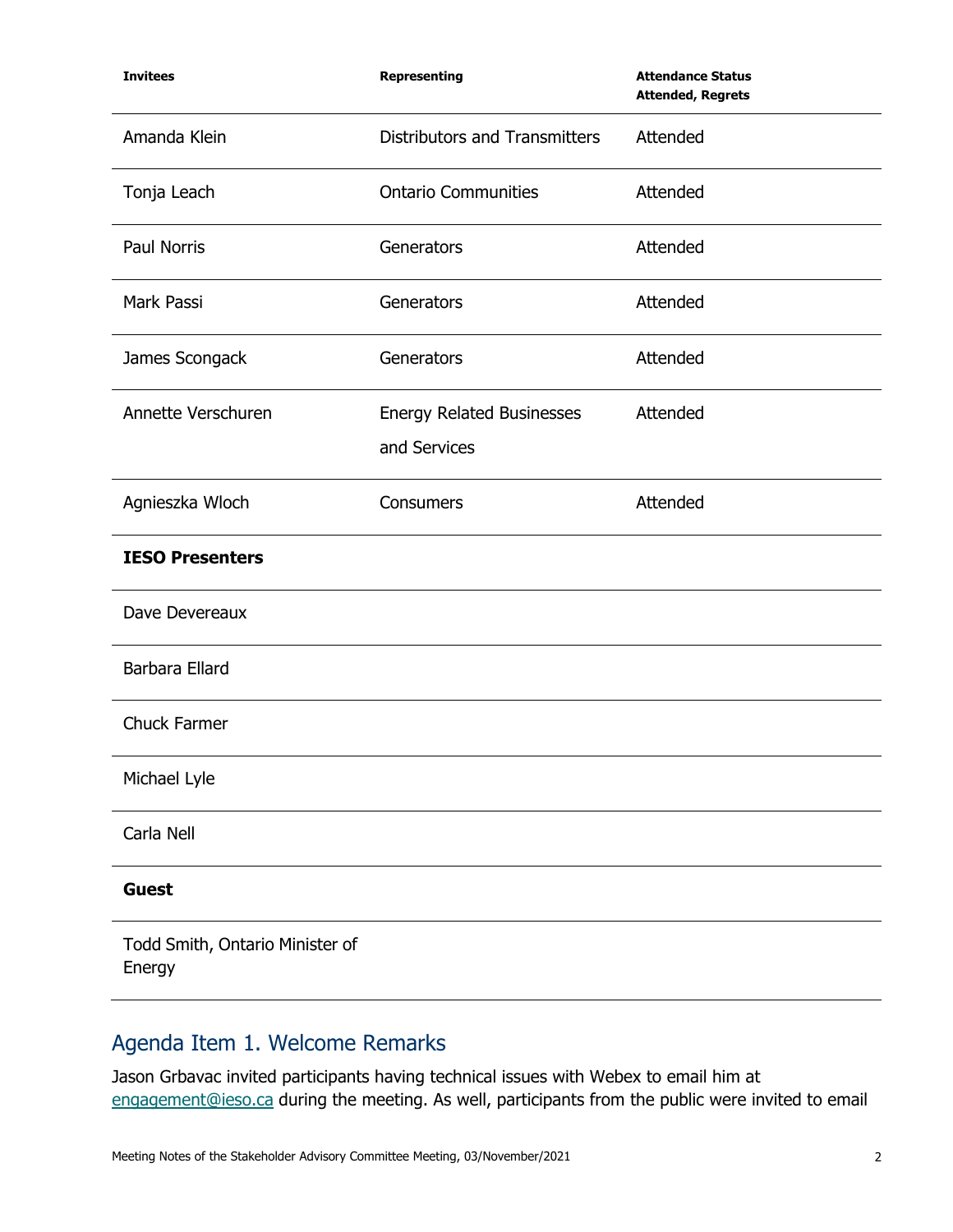questions at any time. Mr. Grbavac noted that Summit-Lite will be held on the morning of November 24. All are encouraged to register and information will be available in the Thursday news bulletin this week.

James Scongack welcomed everyone to the virtual meeting. He acknowledged the traditional First Nations and Métis territories occupied by all of the participants.

# Agenda Item 2. Guest Speaker: Todd Smith, Minister of Energy

Todd Smith said his top priorities for Ontario's power system are reliability, affordability, sustainability, and consumer choice. A predictable policy environment is also a top concern. Communication is important, and he said his office has an open-door policy.

Potential impacts on affordability and reliability stood out in the gas phase-out impact assessment that was released by the IESO in October. He said if the phase-out is not done right, it could potentially add 60%, or \$100 per month, to the average residential bill by 2030. It could also lead to energy shortfalls and rotating blackouts, and potentially paralyse the province's decarbonization and electrification programs. He said such outcomes would be unacceptable.

Mr. Smith said he has asked the IESO to evaluate a moratorium on the procurement of new natural gas generating stations and a pathway to zero emissions.

He acknowledged that certainty and clarity required by investors in the sector have been lacking in the past. He is focused on a stable policy environment that encourages investment. In some cases, direction from his ministry could be required in working toward these opportunities, he added.

He encouraged SAC members and members of the public to share their expertise and experience.

#### **Comments**

Brandy Giannetta asked when there might be direction coming from the minister's office in terms of gaining certainty. Mr. Smith said the ministry has met with players to discuss what they need to remain relevant participants. A roadmap will come in the months and years ahead.

Mark Passi said the future of the energy sector is all about customers, families, and businesses.

# Agenda Item 3. IESO Business Update

Carla Nell was previously President and CEO of the Burlington Chamber of Commerce as well as the Vice-President of Municipal and Stakeholder Relations at the Municipal Property Assessment Corporation. In her new IESO role as Vice-President of Corporate Relations, Stakeholder Engagement and Innovation, she said she is focused on energy sector collaboration and partnerships.

Significant engagement activities are under way.

On October 7, the IESO released its assessment on phasing out gas generation in Ontario by 2030. During October Engagement Days, the IESO introduced roadmap objectives for distributed energy resources (DER), long-term timelines, and next steps on the regional planning process for non-wires alternatives. The IESO is collaborating with the Ontario Energy Board to enhance stakeholder input.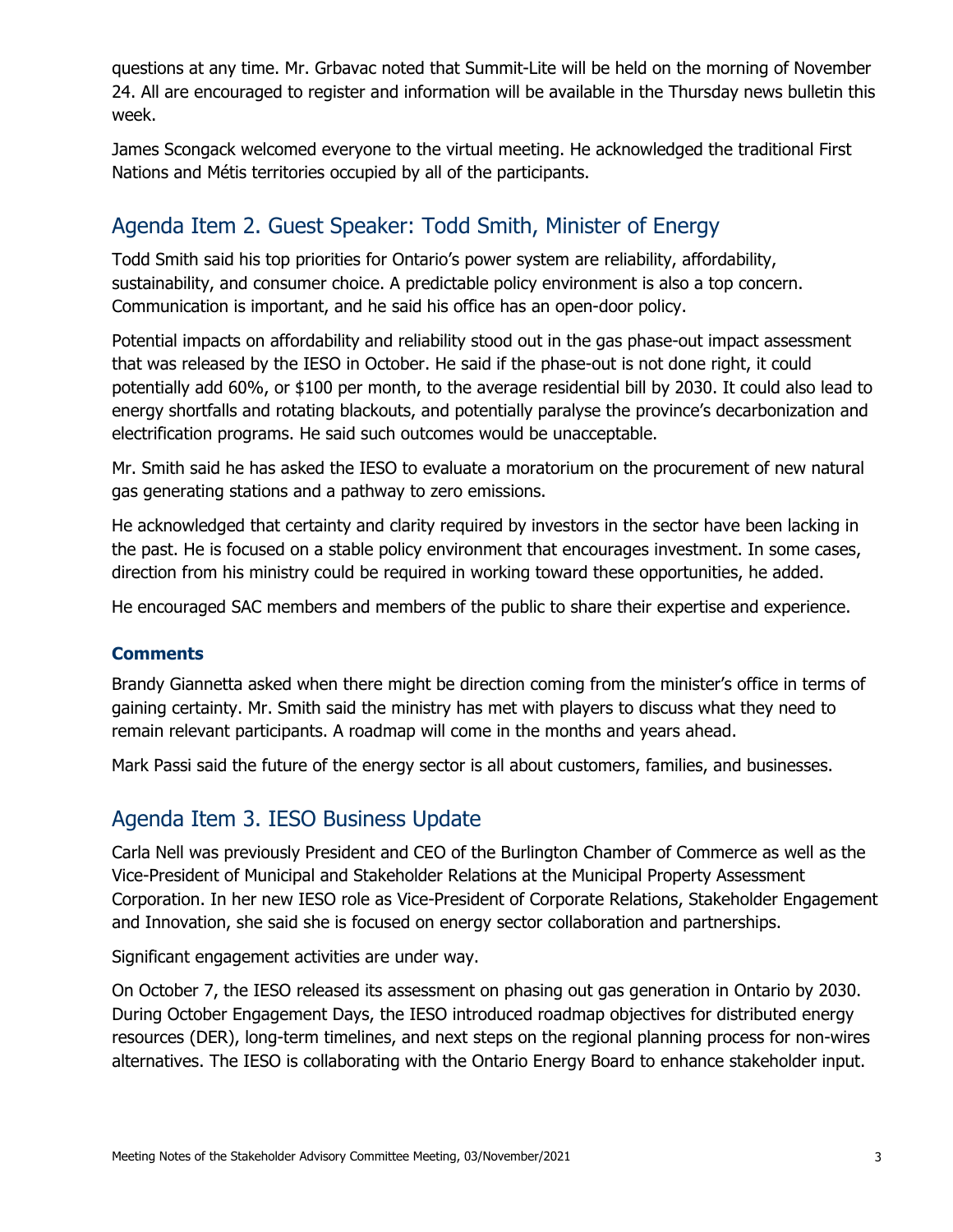The IESO and stakeholders discussed enhancements to the Capacity Auction to be presented in 2022. A draft document for the medium-term RFP was posted yesterday on the procurement section of the website. A broad spectrum of stakeholders will be assured for long-term RFP development. Enhancements to the 2022 Capacity Auction have been summarized into a design document, and stakeholder comment will remain open until November 12. The Capacity Auction design document will be discussed at the November Engagement Days, along with the annual acquisition report and procurement fees.

A draft program for Phase 2 of the engagement on the Industrial Energy Efficiency Program is expected in the first quarter of 2022. It will include a customer-focused program for large transmission and distribution-connected industrial consumers.

The November 24 Summit-Lite event will focus on sector changes from the perspective of consumers. The event will capture a broad range of stakeholders, including transportation, large industrial/lowvolume consumers, and distributors. A list of participants will be available soon.

Michael Lyle said the small business program on energy efficiency goals within the 2021-2024 Conservation and Demand Management (CDM) Framework will launch in November and feature a selection of non-lighting measures. The IESO is continuing to engage with stakeholders on a call for proposals for significant energy projects from large industrial customers. The proposed project budget is \$80 million over two rounds. It is anticipated that the draft documents will be issued in the first quarter of 2022, with applications accepted in the second quarter.

The IESO is extending the original December 31, 2021 timeline for completion of the interim framework for Save on Energy Retrofit Program projects to July 31, 2022. The interim framework exceeded the targets set, with participants contributing 1.5 TWh of electricity savings for the province within the allocated budget of \$353 million.

More than \$4.6 million has been approved for 47 communities and organizations under the Indigenous Energy Support Programs for 2021, including six which are new to the program.

Under the Market Renewal Program (MRP), draft Market Rules and Market Manuals on market power mitigation were issued for stakeholder review in August, and are now before the Technical Panel. The IESO will advise the SAC in early 2022 on how stakeholder feedback has been integrated.

The IESO is focused on implementation activities to ensure market participants are prepared when MRP goes live in November 2023. The MRP Technical Advisory Group is comprised of volunteers from across the sector.

Market Surveillance Panel (MSP) Report 35 was issued in early September. Its eight recommendations focus on demand response performance, the Real-Time Generation Cost Guarantee (RT-GCG) Program, carbon costs, and procurements. The IESO is in agreement with most of the recommendations in the report. It differs on the recommendation that carbon cost payments not be eligible under the GCG Program. The IESO believes these to be recoverable incremental costs. The GCG Program was designed to ensure that non-quick start generators are available to meet reliability needs.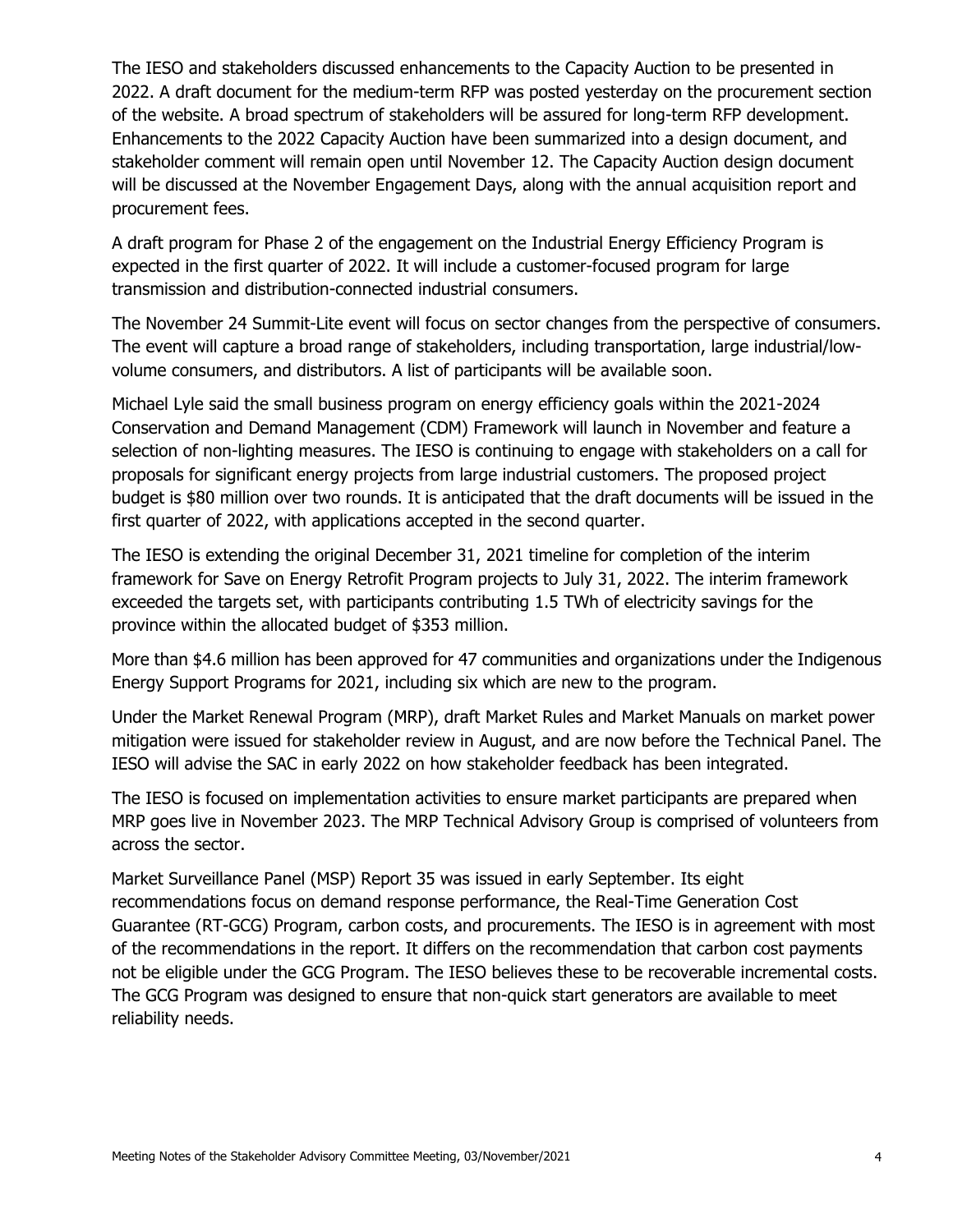#### **Comments**

Annette Verschuren asked if the upcoming Summit-Lite event would engage with residential consumers, adding that it is important that they have input. Ms. Nell acknowledged the comment.

Paul Grod asked about next steps for stakeholders to provide feedback on the Market Surveillance Panel report. Mr. Lyle said work is under way on the demand response performance recommendations to provide better incentives and remedies in the event of non-performance. Where the IESO is unable to use competitive mechanisms to procure resources, the goal to ensure competition and transparency. The issue will be addressed within the Annual Acquisition Report, with comments provided on an ongoing basis.

Dave Butters thanked Mr. Lyle for his comments on the MSP report with respect to carbon costs. He noted that a spokesperson from the Ministry of Environment and Climate Change commented on fixing the problem in a recent *Globe and Mail* article and asked Mr. Lyle if he was aware of what they had in mind. Mr. Lyle replied that he was not, and that there may have been a misunderstanding. The IESO sees an appropriate mechanism to take carbon costs into account, ultimately paid by consumers, so that there is an appropriate price signal that people can take into account in their consumption decisions.

Ed Gilbert said work is required to ensure that Indigenous community support programs are delivered efficiently. For example, participants require three signatures to fully participate in a retrofit program. Mr. Lyle replied that the programs were revisited early in 2021. (Note: the IESO follow-up with Ed Gilbert the week after the November SAC meeting. An IESO representative from the Energy Efficiency team participated in that outreach to better understand the feedback on program design.

## Agenda Item 4. Gas Phase-Out Assessment Report Next Steps

In response to more than 30 municipal resolutions, Dave Devereaux said the IESO undertook a study to assess the feasibility of phasing out natural gas generation by 2030. It set out to identify implementation challenges and find a least-cost mix that included energy efficiency, demand response, wind, solar, hydroelectricity imports from Quebec, a significant storage fleet, a single small modular reactor, and opportunities for decarbonization through vehicle electrification. The bottom line was that the 2030 timeline does not provide enough time to develop a reliable solution due to logistics and the readiness of new technologies. More time would allow for the building of new transmission and distribution, and opportunities for new hydro, nuclear, wind, solar, and emerging technologies. It would also provide an opportunity for staged retirement of gas facilities. The costs to meet the 2030 deadline would be in the range of \$27 billion, with increasing system costs of \$5.7 billion per year.

While it looks at a moratorium on new gas and a pathway to zero emissions, the IESO is looking for SAC input on how to develop the right mix, including assumptions on emerging technologies like carbon capture, green fuels, and small modular reactors and how to factor in their costs and timelines. The assessment must also consider the role of the electricity sector in supporting broader decarbonization in the economy, raising the question of zero emissions versus net-zero. Thoughts on the IESO's approach to outreach and engagement from a broader range of stakeholders will be welcome, along with ideas on how these engagements may affect future resource acquisition.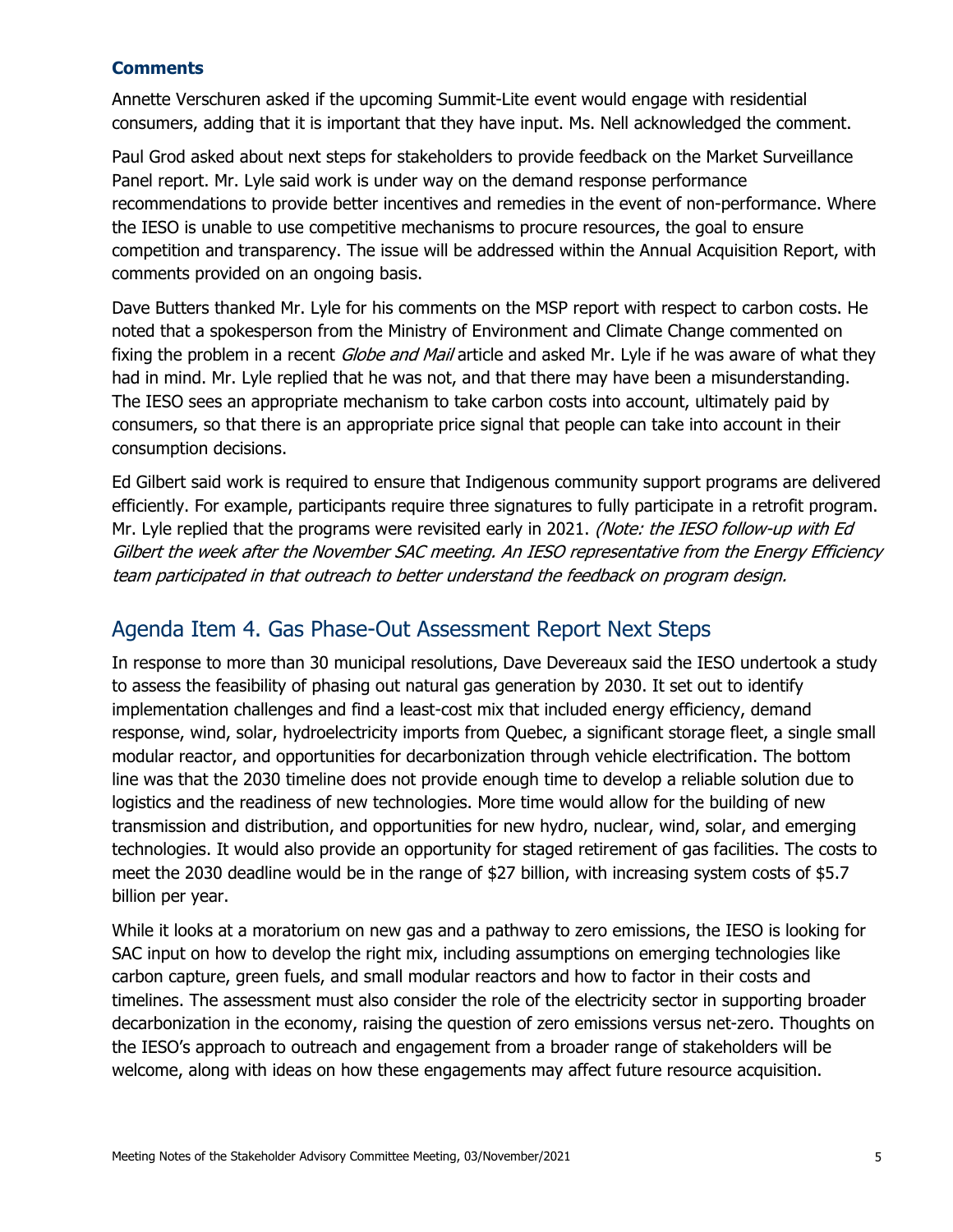#### **Comments**

Ms. Giannetta said the role of the energy sector is to maintain affordability while incrementally increasing supply. When considering decarbonization and deep electrification, the question will be how to maintain affordability. The optimization of existing technologies is key, particularly within the renewable energy fleet and standalone or hybrid energy storage units. She said it was good to hear that the energy minister is prioritizing sustainability and consumer choice. The roles of municipalities and communities must also be factored into the outreach process. Early engagement should start with the IESO planning, policy, regulatory, and procurement processes.

Mr. Devereaux agreed that storage is an interesting development in the fleet. The challenge will be how to size it. Chuck Farmer said the IESO would look at scenarios for shifts in demand as decarbonization takes hold. These scenarios will be reflected in the next Annual Planning Outlook. He noted that it is not enough to understand what will electrify; the timing is very important. Getting too far ahead with infrastructure and investment can have rate implications and create affordability issues that could hinder the decarbonization effort. Thus, accurate forecasting is the key, and the optimization of the existing fleet is always a priority.

Ms. Verschuren said alignment with the Ontario Energy Board would require rules and regulations to support growth. For investors to participate at various levels of the supply chain, they will require a clear view of where the system is going. The challenge will be to neither get too far ahead or lag too far behind, making best use of existing assets while hearing the demands of third parties like auto manufacturers for options to decarbonize production. Given the often slow pace of innovation, it is time to move testing into commercialization and configure the grid to accommodate the movement of surplus energy in multiple directions.

Ms. Nell said outreach to municipalities and communities should be targeted and strategic. The IESO is hearing that there is a lot going on and it can be difficult keep up. At the same time, stakeholder reach is broadening. There is a need to educate municipalities about the role of the IESO in building capacity. Active and purposeful engagement is a priority for next year, and a municipal toolkit is under development.

Mr. Butters said there is as yet no understanding of the government's long-term energy plan. It is important for the IESO to bring together significant stakeholders that currently participate in the electricity market and those that are interested in providing new technologies, and to move from a general description of what will be done to how it can come about. Mr. Farmer agreed that such engagements are critical, and the IESO is taking care to ensure it has the right resources and capabilities in place to reach out.

Mr. Norris said Indigenous communities must be included in engagements and partnerships, particularly when conversations and policies touch on access to Crown lands. At present, there is no procurement pathway for stakeholders to put forward assets to be in service by 2026 on the provincial and federal lands that make up 87% of the province.

Ms. Leach said municipalities have asked what the options are for the IESO to hold the line on emission reductions in the near term, and what will happen as refurbishments go forward. They have asked when the grid will reach net-zero emissions, and whether the IESO will try to align with the federal government's 2035 net-zero electricity target. Municipalities are under a lot of pressure for energy retrofits, and it would be helpful during IESO engagements to discuss what is achievable and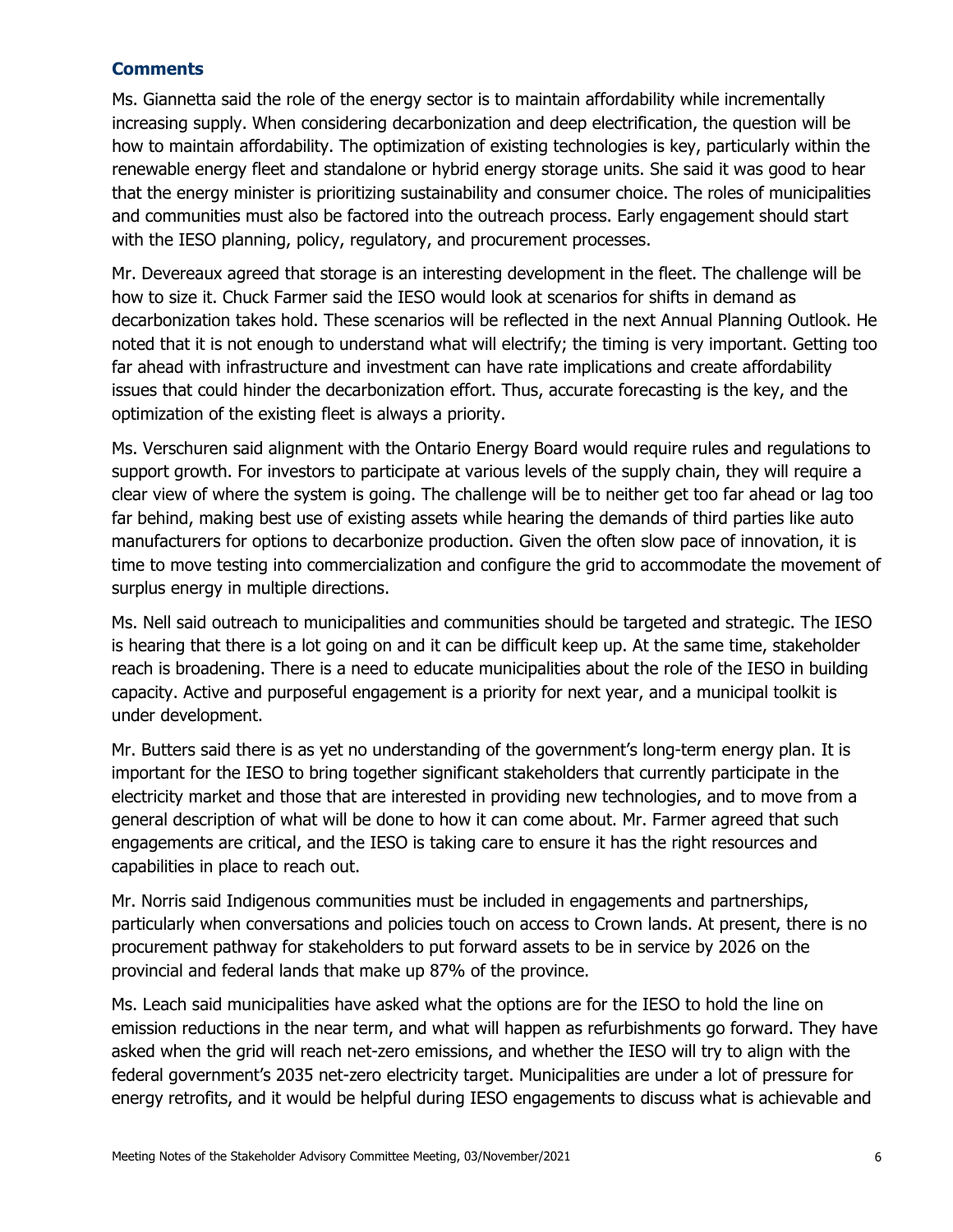how it plays into the larger forecast. It would also be helpful to look at leveraging assets like dual fuels, non-wires alternatives, and virtual net metering, and scaling these into various jurisdictions.

Mr. Farmer said the planning process considers policies at all three levels of government and the IESO will align with those policies as they become law. The future may be driven more by customers than by policy, he noted.

Amanda Klein said there is an opportunity to move past zero-sum discussions on grid versus behindthe-meter resources, and on poles and wires versus non-wires alternatives, and move toward zero emissions, whether absolute or net. Significant grid investment is required and must occur before the load materializes, producing costs to customers which must be confronted. In the past, this topic has been deeply politicized and polarizing. The IESO must decide who should be at the table for a consensus-building stakeholder process, as opposed to a process where feedback is received and a position is taken. Different approaches breed different results.

Agnieszka Wloch said consumers are not just payers. They are also investors. Consumers who buy new homes and make decisions to renovate want to know when they can store energy and give back to the grid. They also want to do their part on decarbonization.

Mr. Farmer said everyone agrees there are big questions to answer that will require all parts of the sector to address. At this stage, planners are focused on understanding the questions asked by the energy minister.

Mr. Scongack said the common theme in the discussion is the role of the IESO in providing factual information while keeping politics aside. People are entitled to their own opinions, not to their own facts.

Mr. Passi said the pace of change is key, and that some things are not achievable within certain time frames. He encouraged optimization of existing infrastructure on the generation side as well as the demand side. Industrials have contributed a significant amount, for example 1300 MW from the Industrial Conservation Initiative and demand response. But the load side and municipal consumers need to participate more actively, he said, and greater outreach is the way forward.

Mr. Farmer said the IESO exists to serve load. Planners do not see optimization of efficiency without it being incremental, and the next study will consider increased load participation, as well. Adoption of distributed energy will be top of mind, especially efficient electrification as customers add electricity load.

Mr. Scongack outlined some of the challenges ahead.

- A large share of base load will continue to be supplied by nuclear and hydroelectric assets.
- The base of renewable generation assets will continue to grow.
- There will be pressure to reduce emissions and debate about when to reduce them, but net zero is here to stay.
- The system will demand flexibility.
- Ontario will need large, bold storage projects, and their lead time will be as important as building a new nuclear or hydroelectric facility.

Mr. Scongack said it may be time to start moving on early activities to keep lots of options open, given the longer lead times required for larger projects, and Ms. Verschuren agreed. Mr. Farmer commented that different scenarios on the demand and supply sides would begin to align around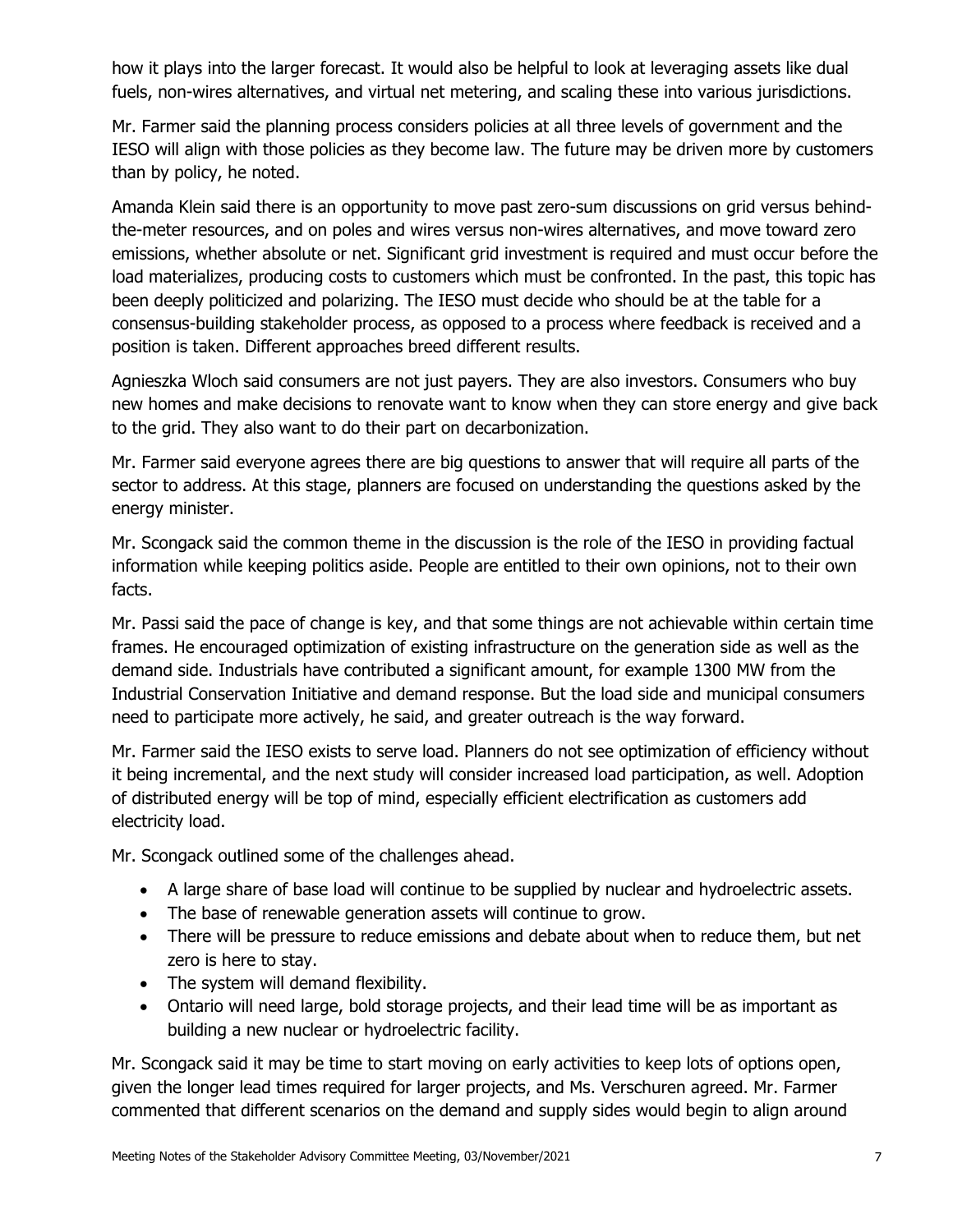significant investments that will become the focus of activity. Much of this will be around base load, storage, and thinking about generation differently.

Mr. Scongack said investing in options is a good thing, and many options will be needed. He commended the IESO for managing the challenges well as an independent, fact-based market operator.

Mr. Butters commented on a recent Royal Bank of Canada report stating that \$2 trillion will be needed to reach the 2050 target of a net-zero economy. Ontario's electricity sector will contribute just 11 million of the 730 million tonnes of emission reductions required across Canada.

#### **Comments from Observers**

Alexandra Marks asked if the least-cost model includes a carbon cost to the environment. Mr. Devereaux replied that it does, bearing in mind that the current gas fleet is subject to emission performance standards, so not all of its production is subject to carbon tax.

Alex Cameron asked if there is an opportunity to buy affordable hydro from Quebec for storage. Mr. Devereaux said the scenario included 3300 MW of non-emitting supply. Quebec mainly sells to Ontario in summer and buys in winter, with a total of 3300 MW supplied year round. It is unknown what transmission would be available on the Quebec side to get the electricity to Ontario. One lowcost solution would be to place storage close to consumers, likely in the Toronto area, thus reducing transmission investment and overall costs.

Alex Cameron asked whether the direction given to the IESO for the report included decarbonization as a priority, and whether decarbonization was placed on a par with cost and reliability. Mr. Farmer replied that the IESO did not receive a direction, but rather was asked to evaluate and develop a pathway for a procurement moratorium and phase-out for natural gas as advice to the Minister. The minister asked that priority be placed on reliability, cost to ratepayers, and the impacts of electrification on the broader economy.

# Agenda Item 5. Future Resource Acquisition Plans and System Needs

Mr. Farmer said the IESO is working to align its planning products and identify needs with respect to reliability. The Resource Adequacy Framework is the toolkit to acquire resources, including conservation. The Annual Planning Outlook will roll out in late November or early December with core themes not significantly different from previous years. Nuclear refurbishments are ongoing, and the expected retirement of the Pickering station in 2025 will create a loss of 3000 MW. Demand has been flat for the past 15 years. Electrification in transit and steel production has begun. Agricultural growth in southwestern Ontario continues, the mining sector is doing well, and economic recovery is happening in Ontario.

The high demand scenario in the upcoming Annual Planning Outlook incorporates a higher pace of electrification. This will set up debate over the gas moratorium and phase-out study. The need to develop resources will continue beyond 2026.

Barbara Ellard provided an overview of the landscape as policies shift, technologies change, the operational profile of the fleet changes, and uncertainties emerge around demand and supply. The IESO seeks to create a balance to adapt to these changes while providing certainty for investors.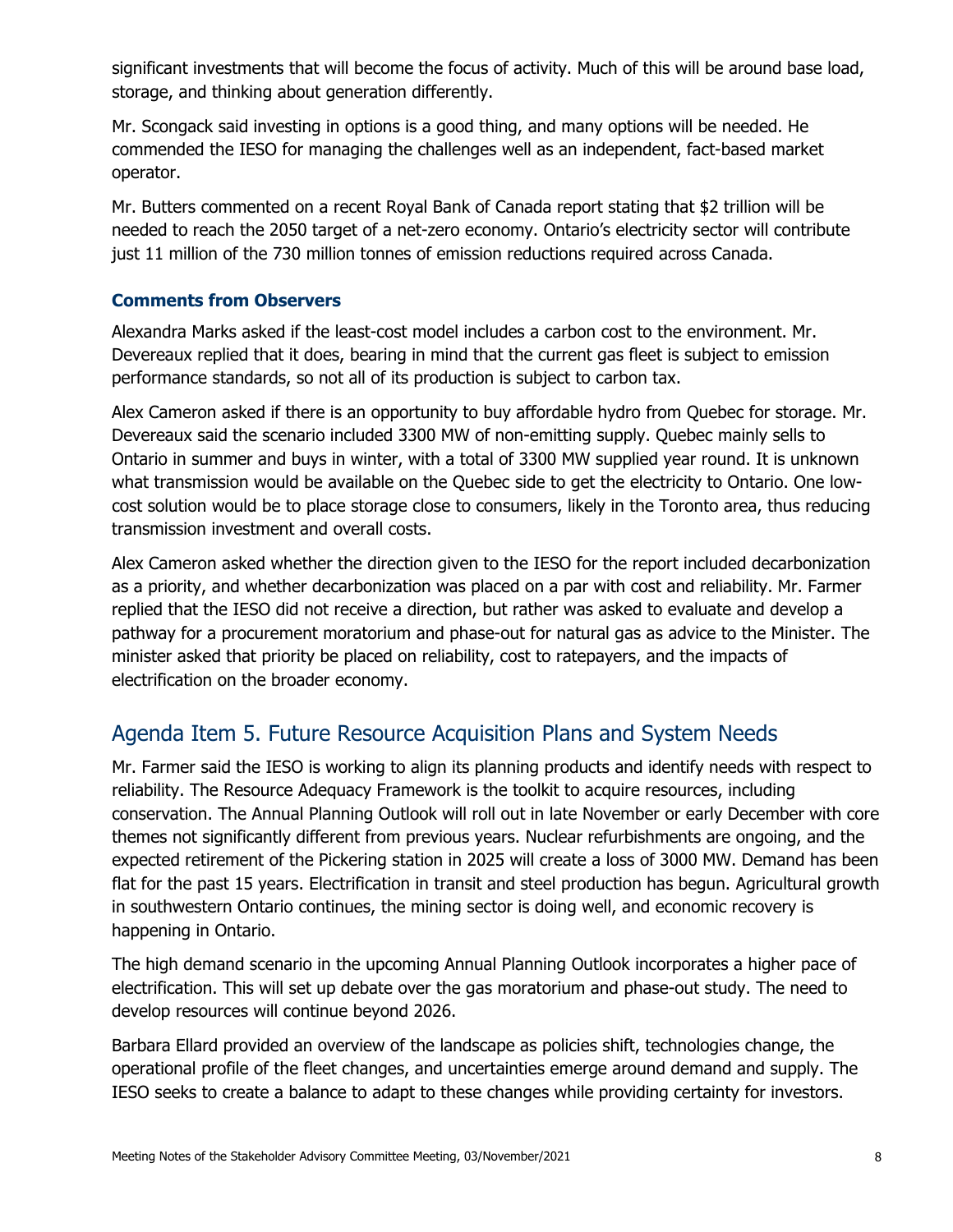The three key components of resource adequacy are: the Resource Adequacy Framework, the ability for resources to bridge between procurement processes, and medium-term RFP processes. In order for resources to come onstream, a long-term RFP process is needed. Auctions will continue to be enhanced to ensure the best reliability possible.

The draft medium-term RFP was posted yesterday for stakeholder comment. It ensures resources have an opportunity to continue to participate in the sector and provide capacity, through contracts that provide the right incentives and structure for resources to integrate and compete. The mediumterm RFP has a three-year commitment period, and successful proponents will have the opportunity to commit for up to five years. Efforts continue to create certainty by allowing continuity of participation from one process to another. Engagement will involve a request for qualification, followed by the RFP process. The important role of communities in procurement design will be addressed in the coming months.

Mr. Butters asked if there is a Plan B in case not enough capacity is secured. Ms. Ellard said the registration phase built into the medium- and long-term RFPs will allow ample time to see the signals and adapt. Stakeholder engagement will provide a second signal.

Ms. Giannetta said the evolution from medium- to long-term RFPs requires clarity on how generators and developers make investment decisions on existing infrastructure or options for upgrades that may be eligible under either process. Accounting for unsolicited proposals and the impacts of decisions is difficult, but seeing how they are accounted for is helpful. Ms. Ellard said the IESO is aiming for a stepped process, with the first medium-term RFP as a good foundation.

Mr. Norris said a forward period that is shorter than the development timeline for certain resources would necessarily eliminate options. This will be the reality for the first long-term RFP. Similarly, a commitment period that is significantly shorter than the financing for an asset will limit options.

Mr. Grod said it would help to set out a trajectory for increasing capacity in the province so that providers can start to build sustainably. At present, the sector is stuck in a market versus RFP situation. If the Capacity Auction is to be the bridging mechanism, a lot of instability and volatility will result. From a pricing perspective, there may be 1000 MW in one season and no megawatts in another, creating uncertainty and imbalance in procurements. He said allowing some providers to participate in the Capacity Auction, but not in the RFPs, will be problematic, adding that it is important to remain technology-agnostic.

Ms. Ellard agreed with the need for a growth trajectory to create confidence. The Annual Acquisition Report outlines the growth of the Capacity Auction and subsequent reports will continue to do the same. She added that anybody who can provide reliable products should be eligible to participate in the long-term RFP. With respect to the Capacity Auction and bridging, it will be important to provide clarity on the linkage with markets. The IESO will be looking for more stakeholder input on this topic.

Mr. Gilbert said many First Nations saw contracts cancelled in the last round of procurements, with large investments lost. There is a need to mitigate this in future. Ms. Ellard said the IESO would build on lessons learned.

Mr. Butters said investor representatives are cautioning that a three-year undertaking is not enough for the medium-term RFP, and a five-year option is preferable. Investors do not appear to be confident, and this should be taken as a warning signal.